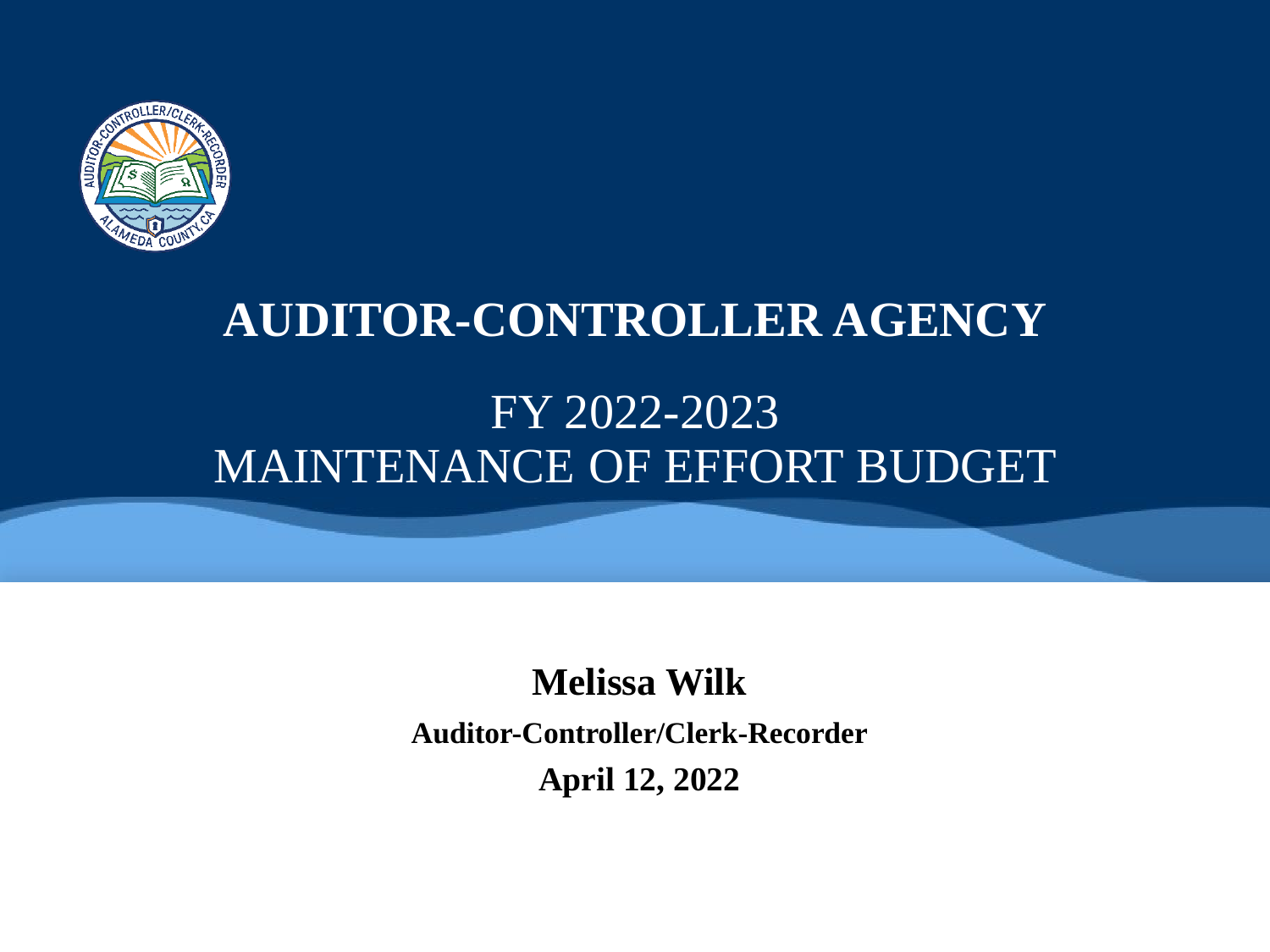#### **Mission & Vision**

#### Mission Statement

The Auditor-Controller Agency shall support Alameda County's Vision through the efforts of its employees by providing the highest degree of fiscal stewardship, transparency, accessibility and service when administering public funds and in the protection of official public records.

#### **Vision Statement**

The Auditor-Controller Agency provides superior protection and accessibility of public resources and records through advancements in technology and the optimization of employees, and as such, is a model for other public organizations.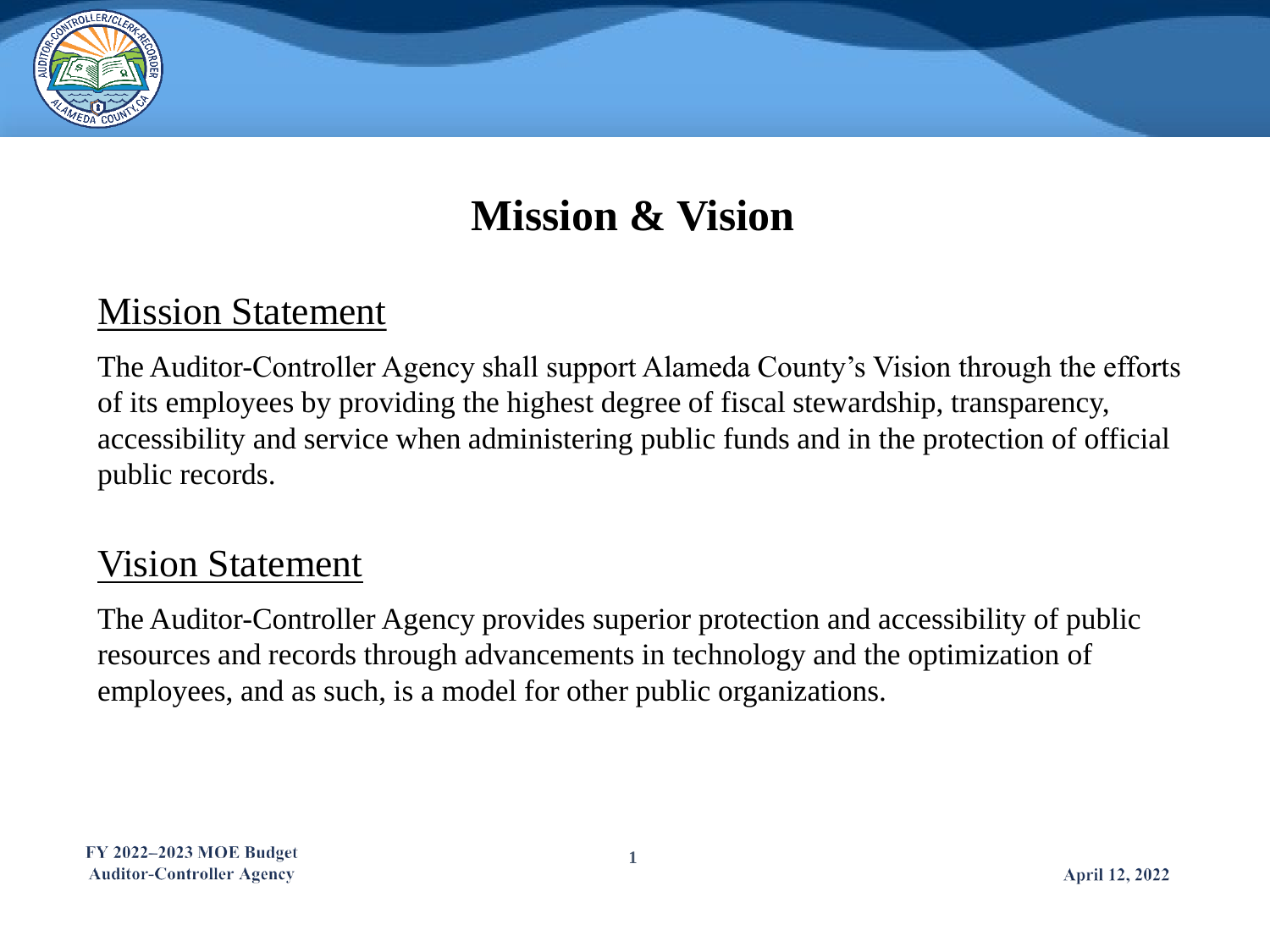

#### **Mandated & Revenue-Based Services**

| <b>Auditor-Controller</b>  | <b>Central Collections</b>     | <b>Clerk-Recorder</b>                   |  |
|----------------------------|--------------------------------|-----------------------------------------|--|
| Accounting                 | <b>Court Fines/Restitution</b> | Digital Imaging                         |  |
| <b>Budget</b>              | <b>Environmental Fees</b>      | <b>General Business</b>                 |  |
| <b>Central Payroll</b>     | Miscellaneous Debts            | Indexing                                |  |
| <b>Contract Compliance</b> | <b>Probation Fines</b>         | Marriages                               |  |
| Cost Plan                  | <b>Adult Restitution</b>       | <b>Public Files</b>                     |  |
| <b>Disbursements</b>       | Social Services Overpayments   | <b>Preservation of Official Records</b> |  |
| <b>Financial Reporting</b> |                                | <b>Property Recording</b>               |  |
| <b>Grants</b>              |                                | <b>Vital Statistics</b>                 |  |
| Internal Audit             |                                |                                         |  |
| Tax Analysis               |                                |                                         |  |
|                            |                                |                                         |  |
|                            |                                |                                         |  |
|                            |                                |                                         |  |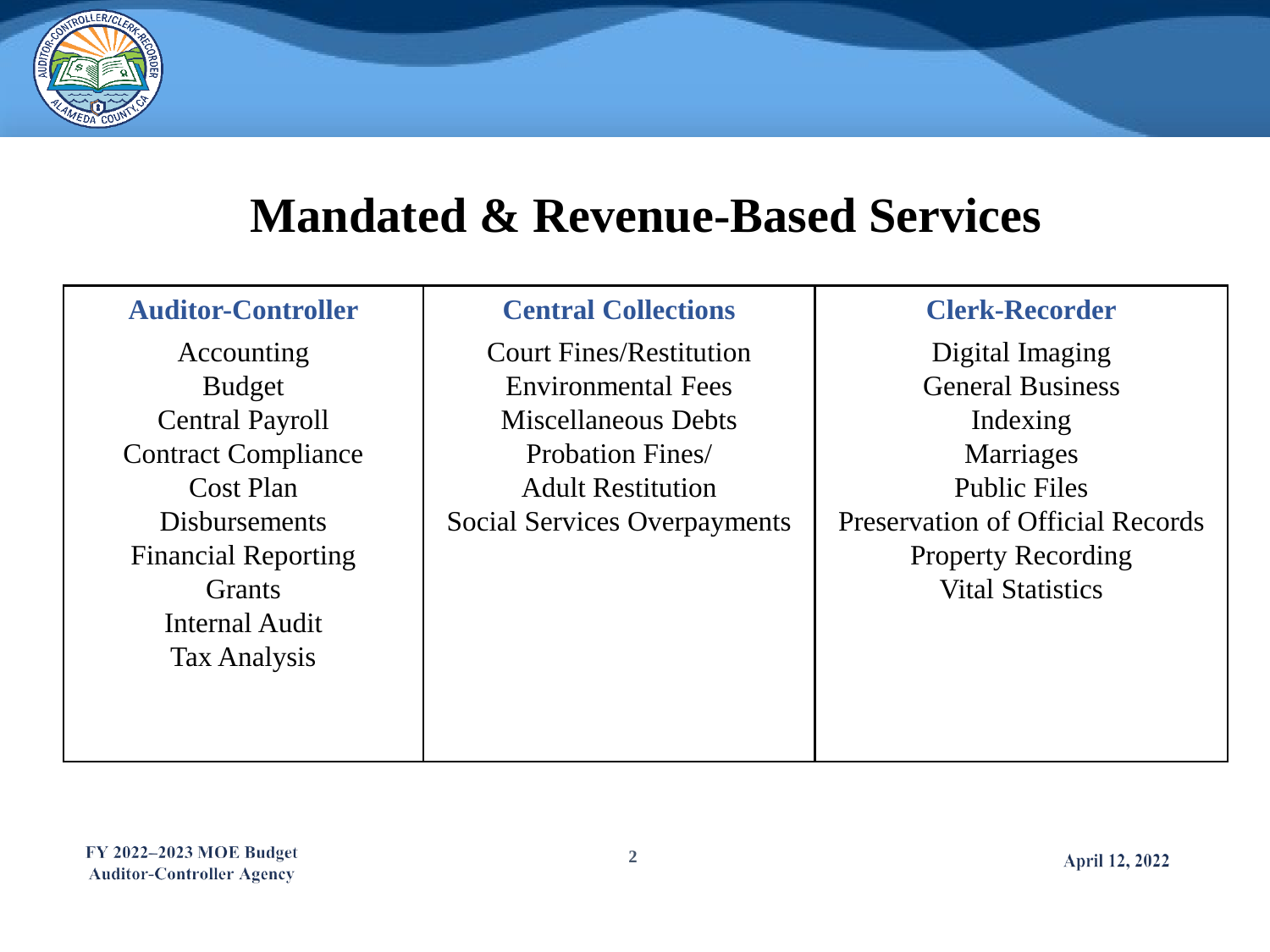

# **Financial Summary**

|                        | <b>Approved</b><br><b>Budget</b> | <b>MOE</b><br><b>Budget Request</b>     | <b>Change from FY 2021-2022</b><br><b>Approved Budget</b> |               |
|------------------------|----------------------------------|-----------------------------------------|-----------------------------------------------------------|---------------|
|                        | FY 2021-2022                     | FY 2022-2023                            | <b>Amount</b>                                             | $\frac{0}{0}$ |
| <b>Appropriations</b>  | 39,654,239<br>$\mathcal{S}$      | $\boldsymbol{\mathsf{S}}$<br>41,632,901 | \$1,978,662                                               | 4.99%         |
| <b>Revenue</b>         | 54,025,685<br>$\mathcal{S}$      | $\boldsymbol{\mathsf{S}}$<br>54,947,867 | $\mathcal{S}$<br>922,182                                  | 1.71%         |
| <b>Net County Cost</b> | (14,371,446)<br>$\mathbb{S}$     | (13,314,966)<br>$\mathbb{S}$            | \$1,056,480                                               | 7.35%         |
| <b>FTE</b> Mgmt        | 52                               | 52                                      | $\left($                                                  | $0.00\%$      |
| <b>FTE Non Mgmt</b>    | 158                              | 158                                     | $\theta$                                                  | $0.00\%$      |
| <b>Total FTE</b>       | 210                              | 210                                     | $\Omega$                                                  | $0.00\%$      |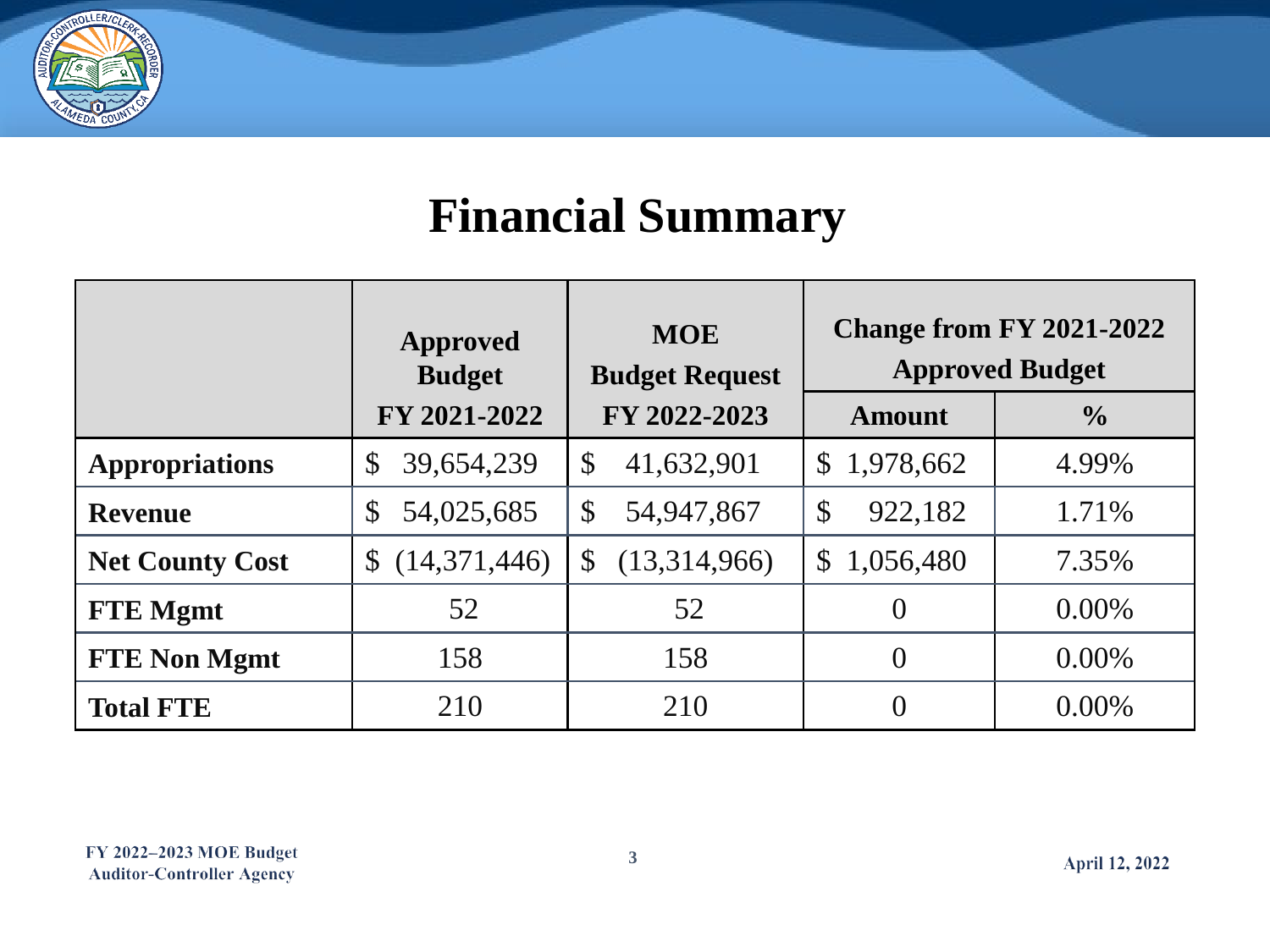

# **Major Components of Net County Cost Change**

| <b>Major Component</b>                         | <b>NCC Change</b>         |           |
|------------------------------------------------|---------------------------|-----------|
| Salaries & Benefits                            | $\mathcal{S}$             | 1,524,430 |
|                                                |                           |           |
| <b>Discretionary Services and Supplies</b>     |                           | 100,000   |
| <b>Non-Discretionary Services and Supplies</b> | $\boldsymbol{\mathsf{S}}$ | 354,232   |
| Revenue                                        | $\mathcal{S}$             | 922,182   |
| <b>Total Net County Cost Change</b>            | $\mathcal{S}$             | 1,056,480 |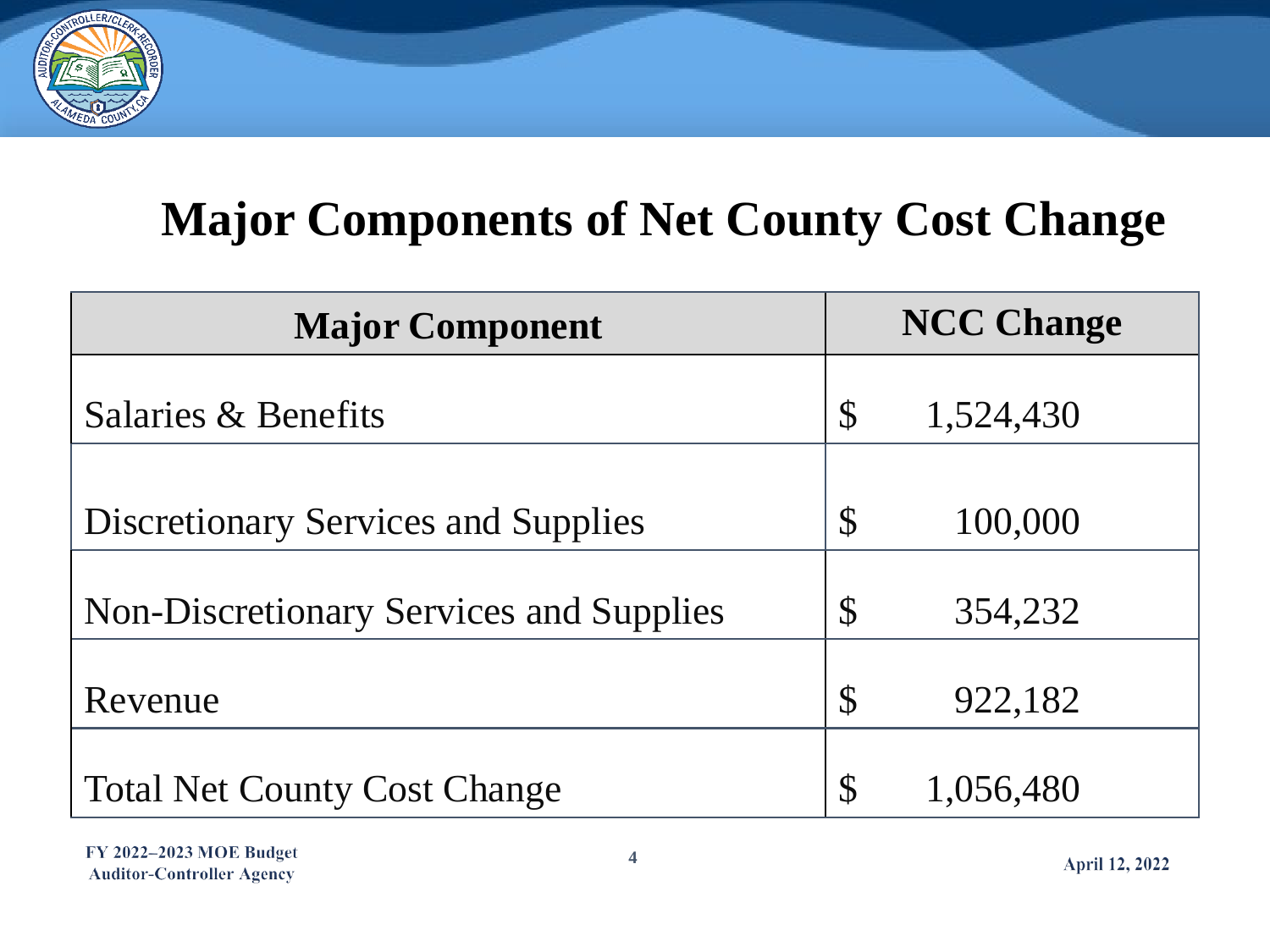

# **FY 2022-2023 MOE Request Total Appropriation by Department**

**Total Appropriations = \$41,632,901 Total Revenues = \$54,947,867**

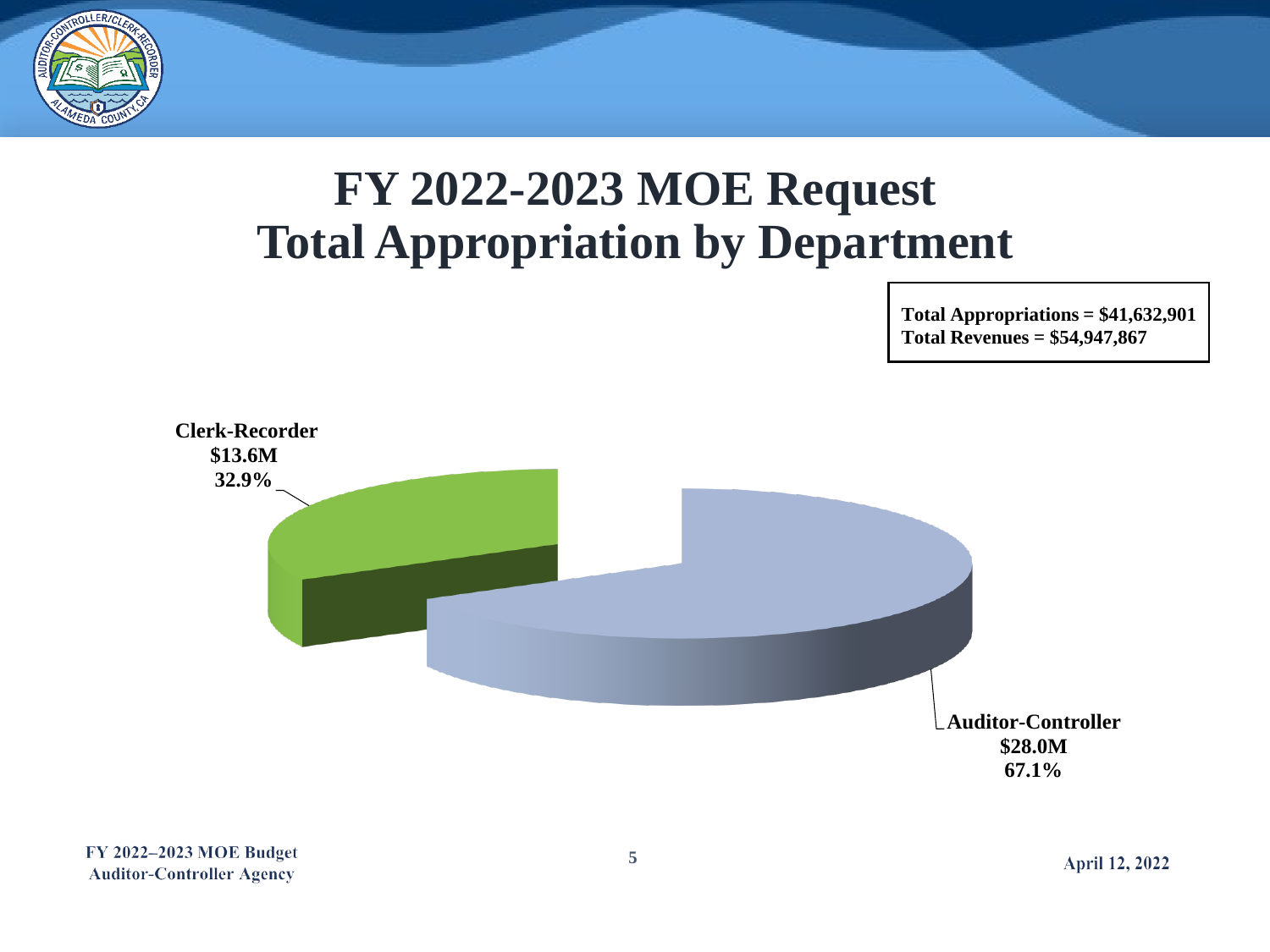

# **FY 2022-2023 MOE Request Total Appropriation by Major Object**



**\* Credit for Interdepartmental Services (\$70k)** 

**Total Appropriations = \$41,632,901 Total Revenues = \$54,947,867**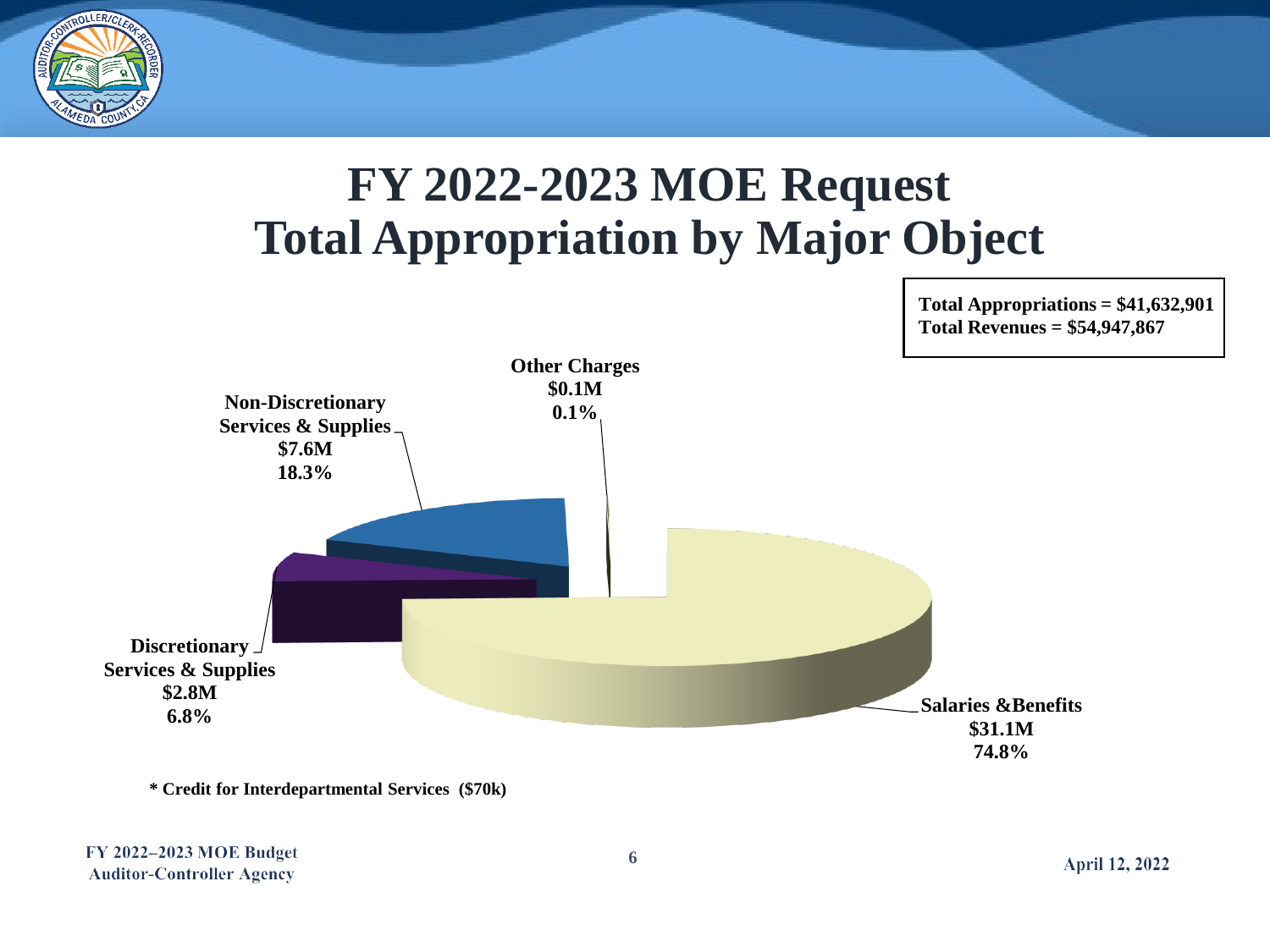

#### **FY 2022-2023 MOE Request Total Revenue by Source**



**Total Appropriations = \$41,632,901**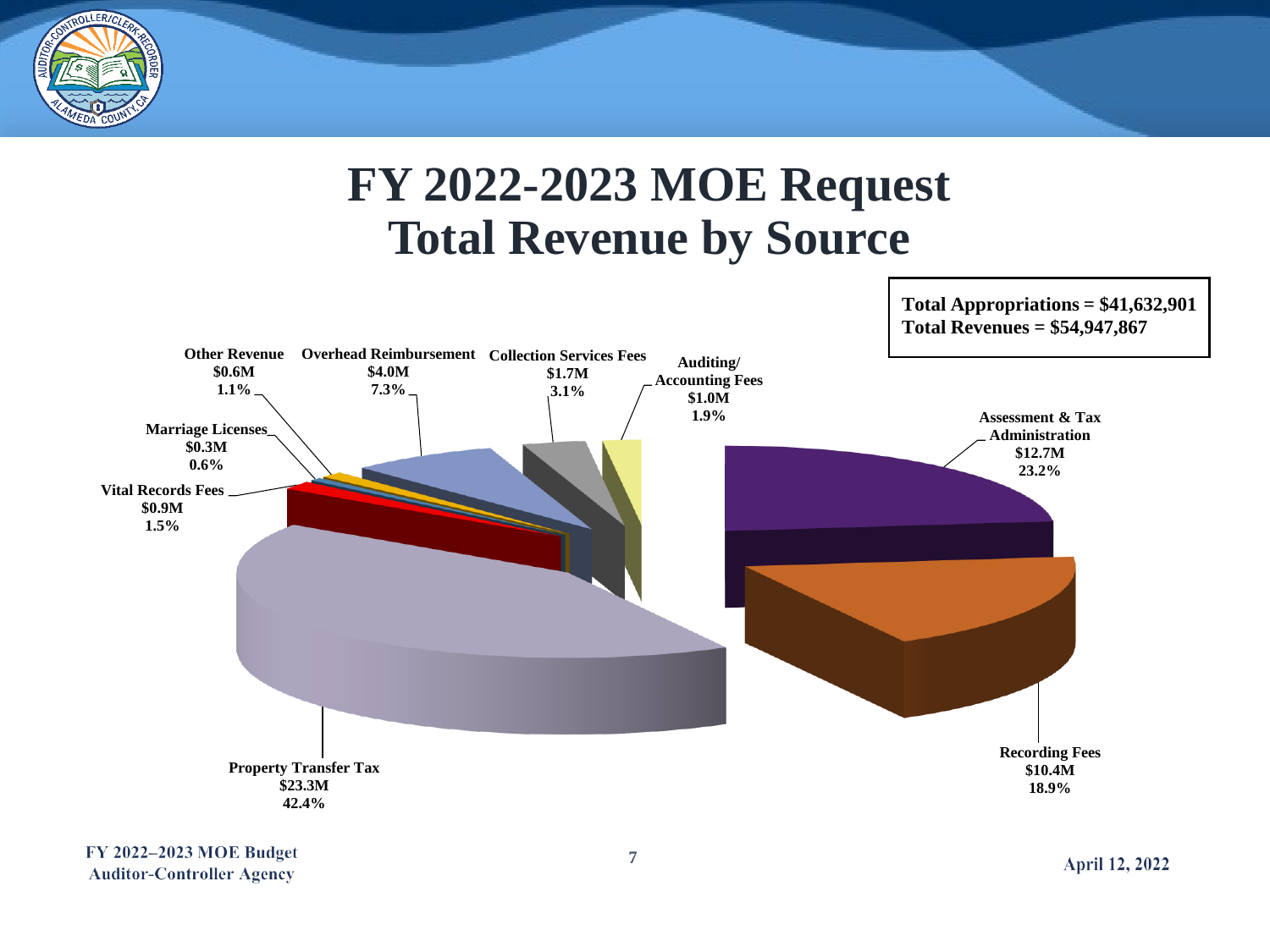

#### **FY 2022-2023 Estimated Annual Revenue Collected for the County and Other Entities**

| Real Estate Fraud Fee;<br>District Attorney - \$2.8M<br>Children's Trust (Birth)<br>$\bullet$<br>Certificates); Social Services -<br>\$420k<br><b>Survey Monument Fee;</b><br>Public Works - \$121k<br>Domestic Violence Fee (Marriage)<br>Licenses); Social Services -<br>\$196K | <b>City Transfer Taxes</b><br>City of Oakland - \$122.9M<br>City of Berkeley - \$61.0M<br>City of Hayward - \$21.0M<br>$\bullet$<br>City of Alameda - \$19.9M<br>City of San Leandro - \$12.5M<br>City of Emeryville - \$2.8M<br>٠<br>City of Piedmont - \$5.6M<br>$\bullet$<br>City of Fremont - \$3.4M<br>City of Albany - \$3.7M<br>City of Livermore - \$1.4M<br>City of Pleasanton - \$1.4M<br>City of Dublin - \$1.0M<br>City of Newark - \$641K<br>City of Union City - \$651K | Various Obligations (e.g.,<br>$\bullet$<br>Victim Restitution, Fines,<br>Penalties) for Probation,<br>Social Services, Public Works,<br><b>Environmental Health, Cities</b><br>& State - \$8.5M |
|-----------------------------------------------------------------------------------------------------------------------------------------------------------------------------------------------------------------------------------------------------------------------------------|---------------------------------------------------------------------------------------------------------------------------------------------------------------------------------------------------------------------------------------------------------------------------------------------------------------------------------------------------------------------------------------------------------------------------------------------------------------------------------------|-------------------------------------------------------------------------------------------------------------------------------------------------------------------------------------------------|
|-----------------------------------------------------------------------------------------------------------------------------------------------------------------------------------------------------------------------------------------------------------------------------------|---------------------------------------------------------------------------------------------------------------------------------------------------------------------------------------------------------------------------------------------------------------------------------------------------------------------------------------------------------------------------------------------------------------------------------------------------------------------------------------|-------------------------------------------------------------------------------------------------------------------------------------------------------------------------------------------------|

\* Total Revenue Collected for Others: \$269M+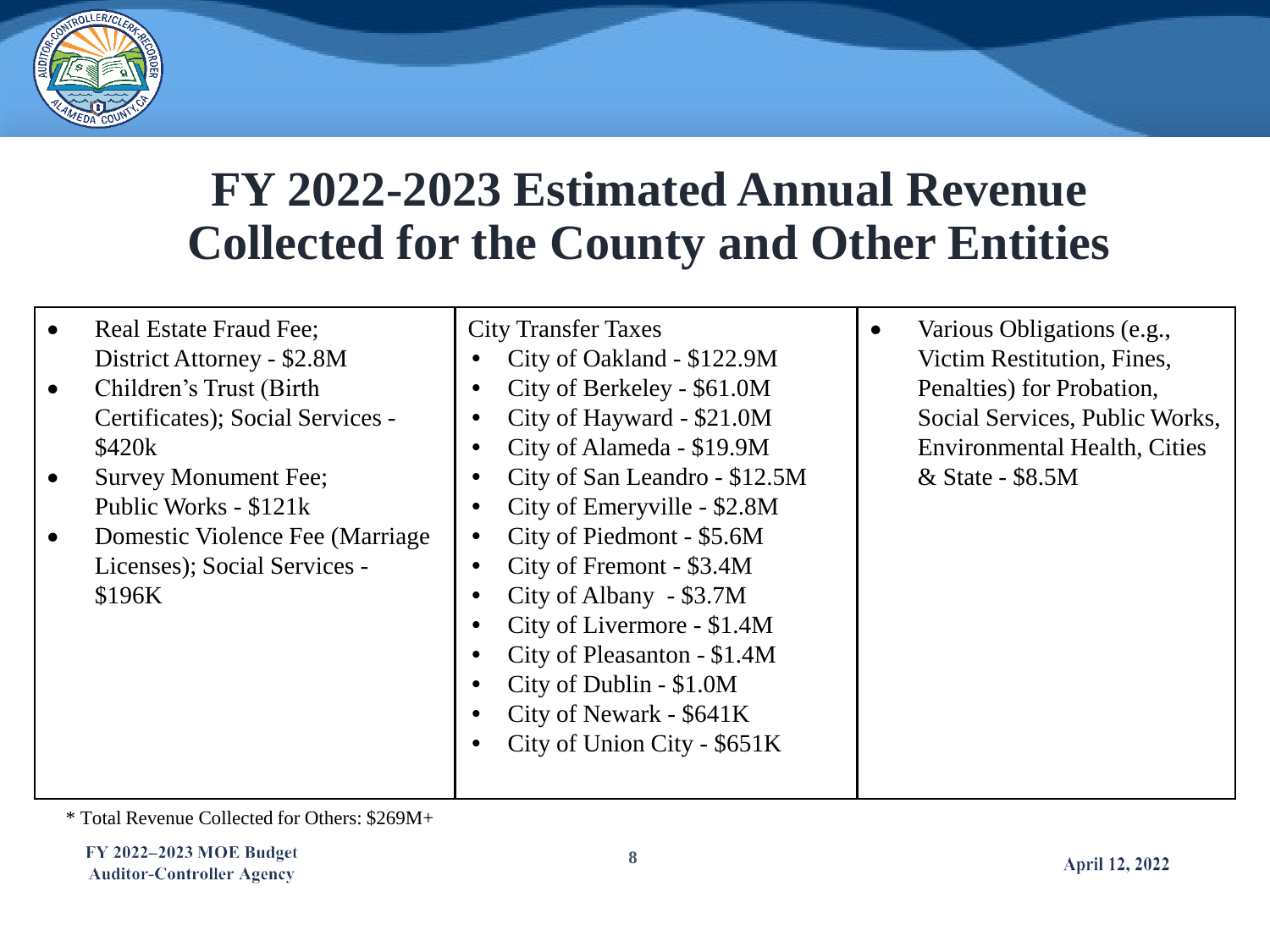

# **Vision 2026**



Our Agency **supports** the Vision 2026 strategic priorities with a focus on ensuring a prosperous and vibrant economy as well as a thriving and resilient population through **fiscal stewardship**, **collaboration**, **innovation**, **accessibility** and **sustainability**. Our efforts include:

- $\triangleright$  Connecting with our constituents to provide important information;
- $\triangleright$  Promoting transparency and accessibility to frequently requested information in order to enhance the customer experience;
- $\triangleright$  Continuously streamlining and improving our reporting systems and processes in order to optimize our operations; and
- ➢ Collaborating with County departments on projects that impact the County.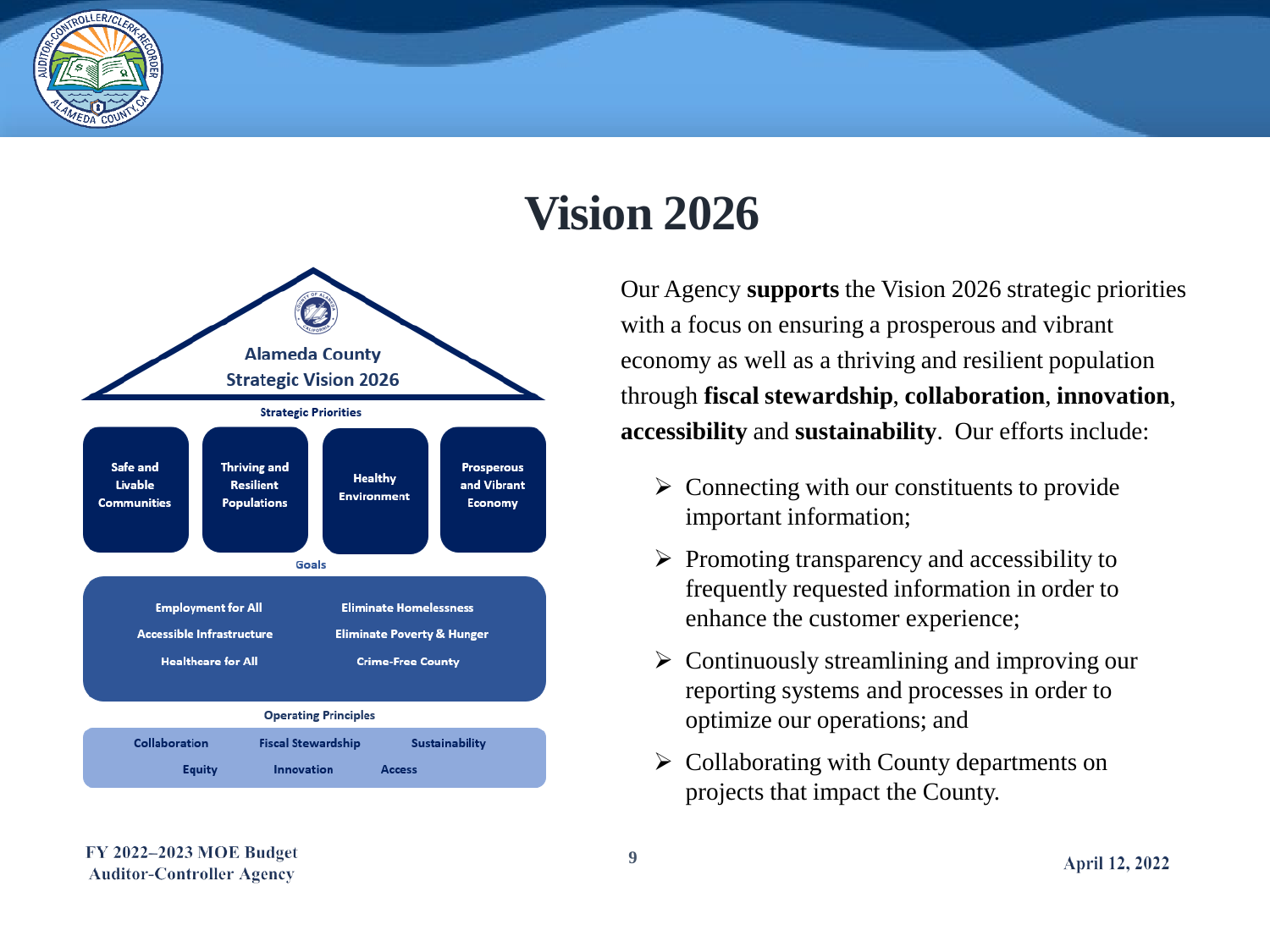

# **Accomplishments**

- Earned "Award for Counties Financial Transactions Reporting" from the State Controller's Office for fiscal year ended June 30, 2020.
- Earned "Certificate of Achievement for Excellence in Financial Reporting" for the 38<sup>th</sup> consecutive year from the Government Finance Officers Association for the Comprehensive Annual Financial Report for fiscal year ended June 30, 2020.
- In collaboration with key departmental partners, issued the Single Audit report of federal funds (\$450M+) with no internal control or compliance findings for  $4<sup>th</sup>$  consecutive year (FY 2017, FY 2018, FY 2019, FY 2020).
- Received the 2021 GovX Awards for "radically improving the experience of government" for our Online Marriage Services program and Property Tax Refunds Tracking System which provides a new, automated service allowing Alameda County residents to check their refund status.
- Refunded approximately \$2.4M in overpayments by implementing modern skip tracing technology and reallocating internal resources to locate over 10,000 current and former Central Collections clients.
- Assisted cities and the County in recouping roughly \$2.8M in transfer tax payments on property purchases across the County that went unpaid by the responsible outside party.
- Re-opened Tri-Valley Office in order to provide convenient access to our services in that area, and meet the needs of all Alameda County constituents.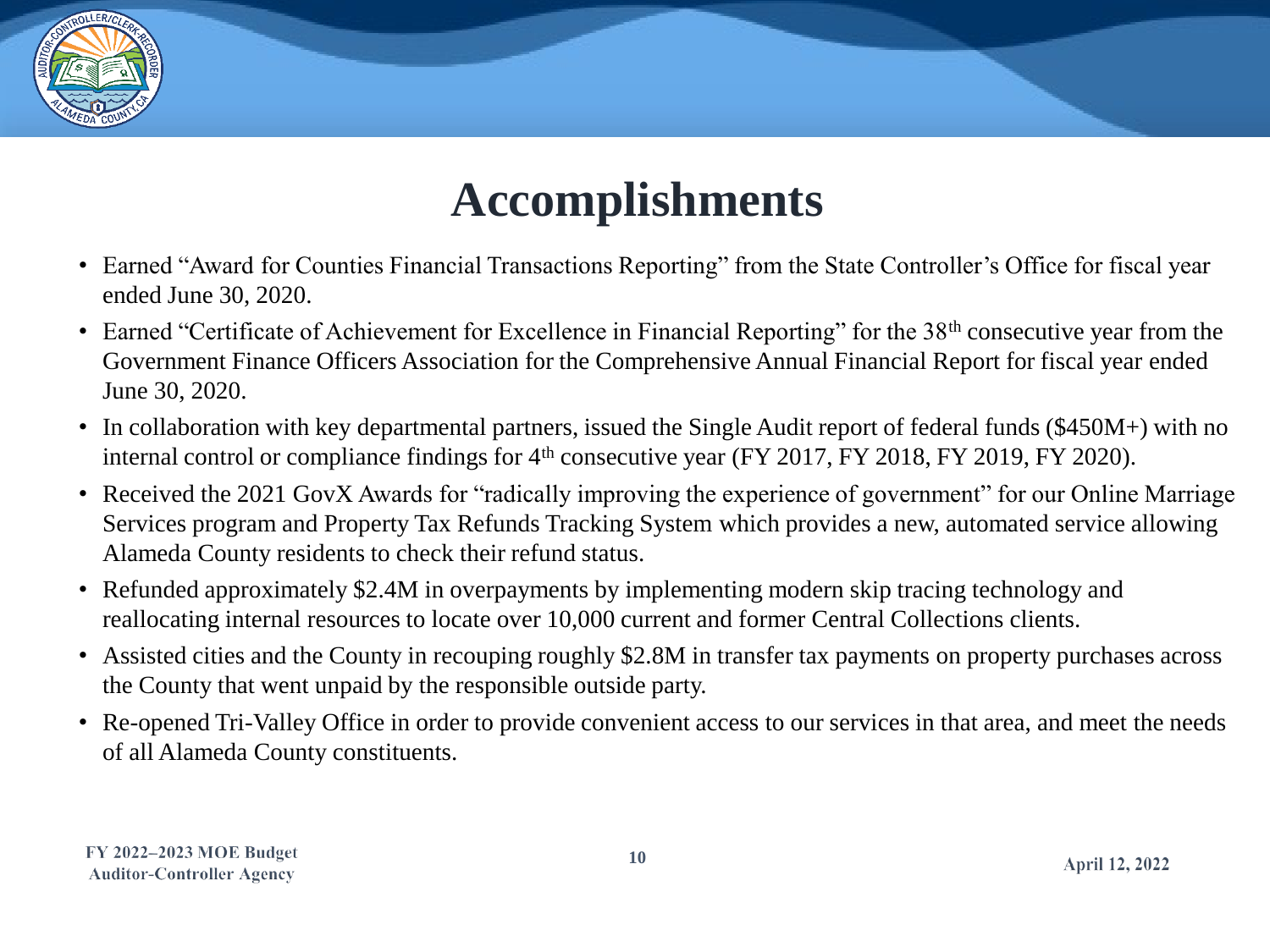

# **Accomplishments**

- Permanently implemented an online marriage licensing/ceremony program pursuant to AB 583.
- Increased accessibility by implementing online filing of Fictitious Business Name (FBN) statements.
- Implemented an automated voucher approval threshold process to streamline payment process for suppliers.
- Maximized efficiency and sustainability by expanding the electronic process for Federal Fund Waivers to include a database to automatically collect and store data submitted and approved electronically.
- Released the first phase of the property tax apportionment migration to the Auditor Property Tax Information System, which includes current secured tax apportionment.
- Provided paid internship opportunities to 5 at-promise youth from the Raising Leaders Program and 9 college students.
- Expanded outreach efforts over the past few years by participating in various community events and provided presentations and information about the County and Agency to the Hayward Adult School, Oakland Veterans Center, Chambers of Commerce, Rotary Clubs, Community Advisory Groups and job fairs.
- Created a monthly newsletter and a presence on social media outlets like Twitter to connect with our constituents and to provide the public with essential County information.
- Collaborated with a local artist and staff to create the first unique Auditor-Controller Agency logo that represents and recognizes both Offices of the Auditor-Controller and the Clerk-Recorder.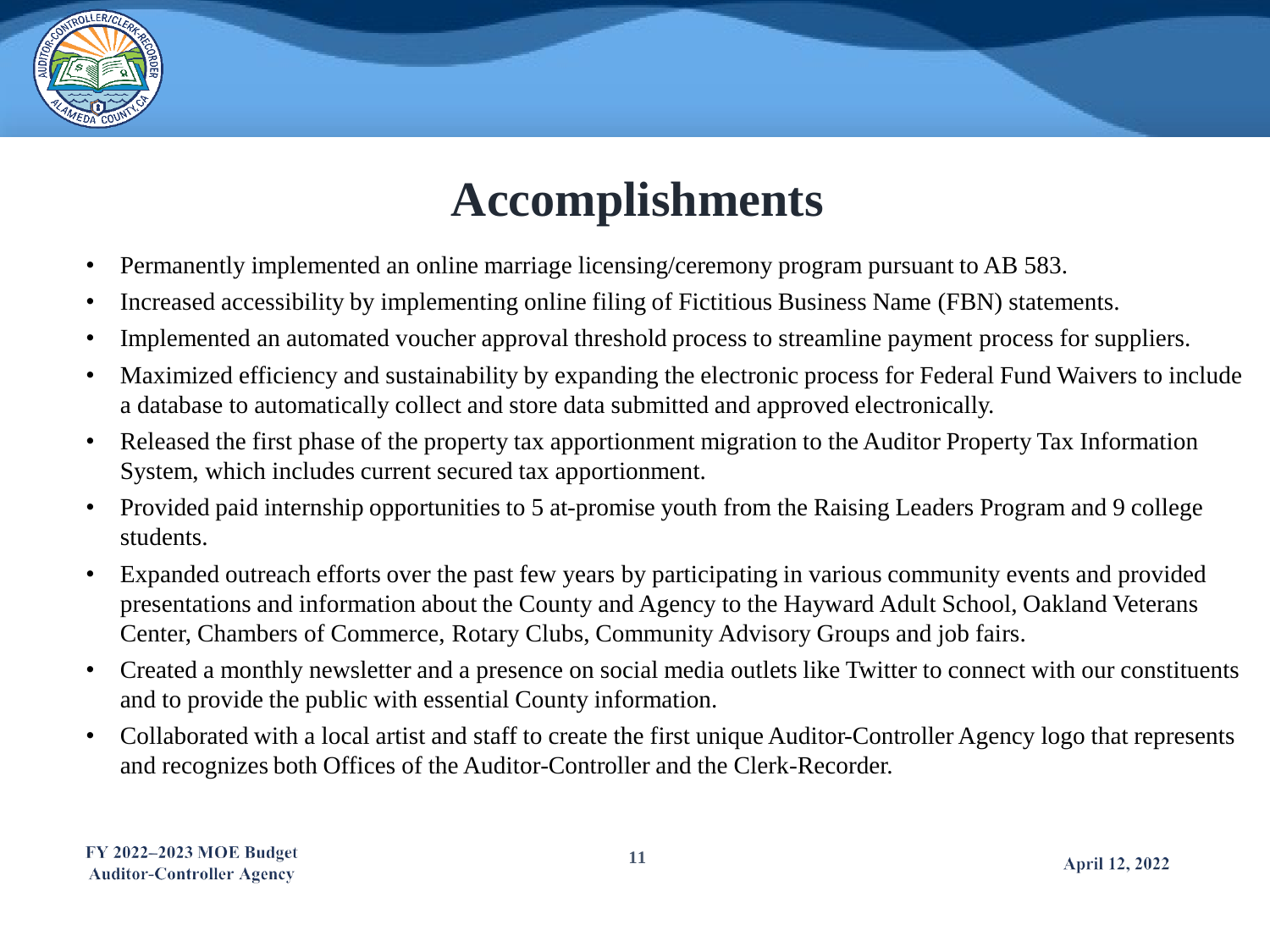

# **Strategies to Create a Prosperous & Vibrant Economy**

- Continue to collaborate with County departments on various projects:
	- ➢ ITD HRMS timesheet upgrade development and early testing
	- $\triangleright$  ITD phases one and two of the property tax apportionment migration project
	- ➢ ITD enhancements to the Property Tax Refund Tracking System
	- ➢ ITD & Treasurer's Office deferred compensation payroll interface automation
	- ➢ ACERA & ITD ACERA's PensionGold V3 system upgrade testing and implementation
	- ➢ Social Services Agency transition from the CalWIN to CalSAWS system by streamlining data migration related to collections accounts
- Publish the first Alameda County Community Guide Popular Annual Financial Report which is intended to summarize and explain the statistical, economic, and financial information contained in the Comprehensive Annual Financial Report and provide the community with a more user-friendly guide to Alameda County's financial position.
- Redesign the Agency website to improve accessibility, availability of online information and user experience.
- Continue to engage local businesses, organizations, key stakeholders and community members to discuss the impact of new legislations, rules and regulations.

FY 2022-2023 MOE Budget **Auditor-Controller Agency**